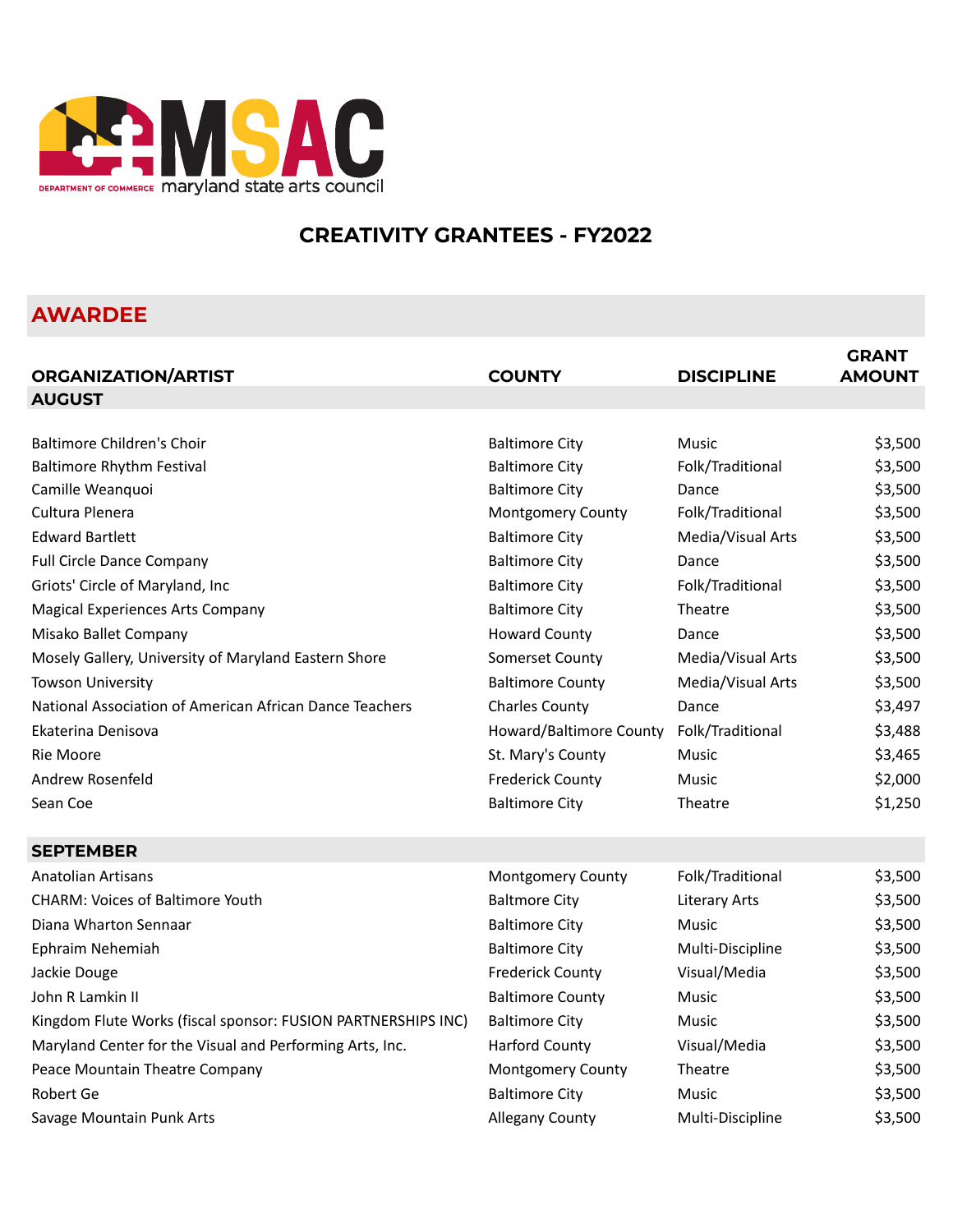| <b>Sultana Education Foundation</b>                    | Kent County              | Music                   | \$3,500 |
|--------------------------------------------------------|--------------------------|-------------------------|---------|
| Upward Thrive Academy Inc.                             | <b>Charles County</b>    | Theatre                 | \$3,500 |
| <b>Baltimore Composers Forum</b>                       | <b>Baltimore County</b>  | Music                   | \$2,000 |
| Notre Dame of Maryland University                      | <b>Baltimore City</b>    | Visual/Media            | \$2,000 |
| <b>Whitney Frazier</b>                                 | <b>Baltimore City</b>    | Visual/Media            | \$2,000 |
|                                                        |                          |                         |         |
| <b>OCTOBER</b>                                         |                          |                         |         |
| <b>Baltimore Children's Museum</b>                     | <b>Baltimore City</b>    | Multi-Discipline        | \$3,500 |
| <b>Baltimore Jazz Alliance</b>                         | <b>Baltimore City</b>    | <b>Music</b>            | \$3,500 |
| Christopher Wade                                       | Prince George's County   | Visual/Media Arts       | \$3,500 |
| Korean Literary Society of Washington                  | Anne Arundel County      | <b>Literary Arts</b>    | \$3,500 |
| <b>LPR Enterprises</b>                                 | <b>Howard County</b>     | <b>Literary Arts</b>    | \$3,500 |
| Mandy Morrison                                         | <b>Baltimore City</b>    | Visual/Media Arts       | \$3,500 |
| Maryland Writers Association                           | Montgomery County        | <b>Literary Arts</b>    | \$3,500 |
| New Wave Singers of Baltimore                          | <b>Baltimore City</b>    | Music                   | \$3,500 |
| Pamela Woolford                                        | <b>Howard County</b>     | Multi-Discipline        | \$3,500 |
| Rachel Bone                                            | <b>Baltimore City</b>    | Visual/Media Arts       | \$3,500 |
| Robert Rooy                                            | <b>Frederick County</b>  | Visual/Media Arts       | \$3,500 |
| <b>Strand Theatre Company</b>                          | <b>Baltimore City</b>    | Theatre                 | \$3,500 |
| <b>Central Maryland Singers</b>                        | <b>Howard County</b>     | Music                   | \$2,000 |
| DC Beauty of Beijing Opera                             | Montgomery County        | Folk & Traditional Arts | \$2,000 |
| Edna Williams                                          | <b>Baltimore City</b>    | Multi-Discipline        | \$2,000 |
| Sundays at Three                                       | <b>Howard County</b>     | <b>Music</b>            | \$2,000 |
| Washington College Kohl Gallery                        | Kent County              | Visual/Media Arts       | \$2,000 |
|                                                        |                          |                         |         |
| <b>NOVEMBER</b>                                        |                          |                         |         |
| 99 Clay Vessels: The Muslim Women Storytelling Project | <b>Baltimore City</b>    | Literary                | \$3,500 |
| Alissa Figueroa                                        | <b>Baltimore City</b>    | Visual/Media            | \$3,500 |
| Anne Arundel Community Concert Association             | Anne Arundel County      | Service                 | \$3,500 |
| <b>Community Players of Salisbury</b>                  | <b>Wicomico County</b>   | Theatre                 | \$3,500 |
| Dwayne Brown                                           | Prince George's County   | Visual/Media            | \$3,500 |
| <b>Educarte Incorporated</b>                           | Prince George's County   | Multi-Discipline        | \$3,500 |
| Elizabeth Hill                                         | <b>Montgomery County</b> | Music                   | \$3,500 |
| Jonna McKone                                           | <b>Baltimore City</b>    | Visual/Media            | \$3,500 |
| Maryland Public High School Dance Showcase             | <b>Baltimore County</b>  | Dance                   | \$3,500 |
| Michele Minnick                                        | <b>Baltimore City</b>    | Theatre                 | \$3,500 |
| Nicole Martinell                                       | <b>Baltimore County</b>  | Dance                   | \$3,500 |
| Perishphere Theater                                    | Montgomery County        | Theatre                 | \$3,500 |
| Rockville Brass Band                                   | Montgomery County        | Music                   | \$3,500 |
| <b>Unexpected Stage Company</b>                        | Montgomery County        | Theatre                 | \$3,500 |
| Yellow Arrow Publishing                                | <b>Baltimore County</b>  | Literary                | \$3,500 |

## **DECEMBER**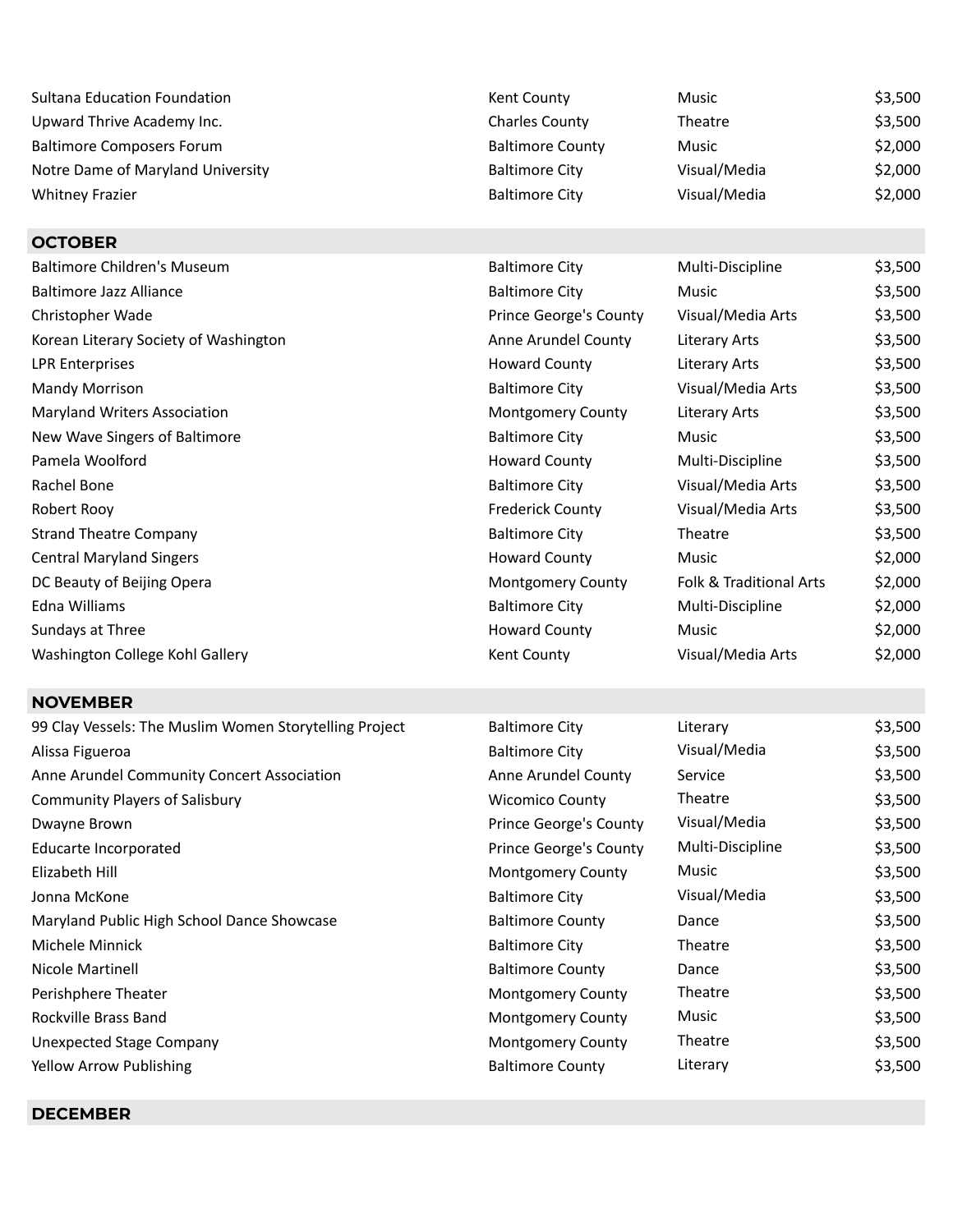| Corey Hughes                                | <b>Baltimore City</b>    | Visual/Media     | \$3,500 |
|---------------------------------------------|--------------------------|------------------|---------|
| Dream Bigger Community Institute            | <b>Baltimore City</b>    | Music            | \$3,500 |
| Dunia Sinnreich                             | Montgomery County        | Multi-Discipline | \$3,500 |
| Icarus Quartet, Inc.                        | <b>Baltimore City</b>    | Music            | \$3,500 |
| Juliet Dixon                                | Montgomery County        | Music            | \$3,500 |
| Luke Roberts                                | <b>Howard County</b>     | Visual/Media     | \$3,500 |
| <b>Maryland Dance Education Association</b> | <b>Baltimore County</b>  | Dance            | \$3,500 |
| Montgomery Philharmonic                     | <b>Montgomery County</b> | Music            | \$3,500 |
| Nrityanjali Inc                             | <b>Montgomery County</b> | Folk/Traditional | \$3,500 |
| Orfeia Vocal Ensemble                       | <b>Montgomery County</b> | Folk/Traditional | \$3,500 |
| Stephen Harvey                              | <b>Wicomico County</b>   | Music            | \$3,500 |
| The Bowie Center for the Performing Arts    | Prince George's County   | Theatre          | \$3,500 |
| Tidewater Chamber Singers                   | <b>Talbot County</b>     | Music            | \$3,500 |
| Global Z Recording Project                  | <b>Frederick County</b>  | Music            | \$2,500 |
| Sue Slagle                                  | <b>Frederick County</b>  | Visual/Media     | \$2,000 |
| <b>Stacey Cruise</b>                        | <b>Baltimore County</b>  | Visual/Media     | \$1,853 |
|                                             |                          |                  |         |

Somerset Folk/Traditional \$3,500 Prince George's Literary Arts \$3,500 Baltimore County Music \$3,500

#### **JANUARY**

| Darlene Taylor        | Somerset                | Folk/Traditional | \$3,500 |
|-----------------------|-------------------------|------------------|---------|
| Jennifer N. Shannon   | Prince George's         | Literary Arts    | \$3,500 |
| Khandeya Sheppard     | <b>Baltimore County</b> | Music            | \$3,500 |
| Kitty Clark           | Washington              | Dance            | \$3,500 |
| Paula Whyman          | Montgomery              | Literary Arts    | \$3,500 |
| Priya Vadhyar         | Howard                  | Visual/Media     | \$3,500 |
| Rahne Alexander       | <b>Baltimore City</b>   | Music            | \$3,500 |
| Richard Kolm          | <b>Baltimore City</b>   | Music            | \$3,500 |
| Tessara Morgan Farley | <b>Baltimore City</b>   | Theatre          | \$3,500 |
| Travis Levasseur      | <b>Baltimore City</b>   | Music            | \$3,500 |
| Yulia Petrachuk       | <b>Baltimore County</b> | Music            | \$3,500 |
| Steven Howlett        | Montgomery              | Theatre          | \$3,440 |
| Pamela de Ocampo      | Montgomery              | Dance            | \$3,434 |
| Angela Wilson         | Anne Arundel            | Theatre          | \$3,000 |
| Todd Stubbs           | Howard                  | Music            | \$2,962 |
| Jeff Cosgrove         | Frederick               | Music            | \$2,000 |

## **FEBRUARY**

| Adrienne Clancy                       | <b>Montgomery County</b> | Dance             | \$3,500 |
|---------------------------------------|--------------------------|-------------------|---------|
| Anna Foer                             | <b>Baltimore City</b>    | Visual/Media Arts | \$3,500 |
| Arnold d'Epagnier                     | <b>Allegany County</b>   | Visual/Media Arts | \$3,500 |
| <b>Baltimore Playwrights Festival</b> | <b>Baltimore City</b>    | Theatre           | \$3,500 |
| <b>Brent Gossett</b>                  | <b>Baltimore City</b>    | Music             | \$3,500 |
| Chesapeake Film Festival              | <b>Talbot County</b>     | Visual/Media Arts | \$3,500 |
| DC South Asian Arts Council           | <b>Montgomery County</b> | Visual/Media Arts | \$3,500 |
|                                       |                          |                   |         |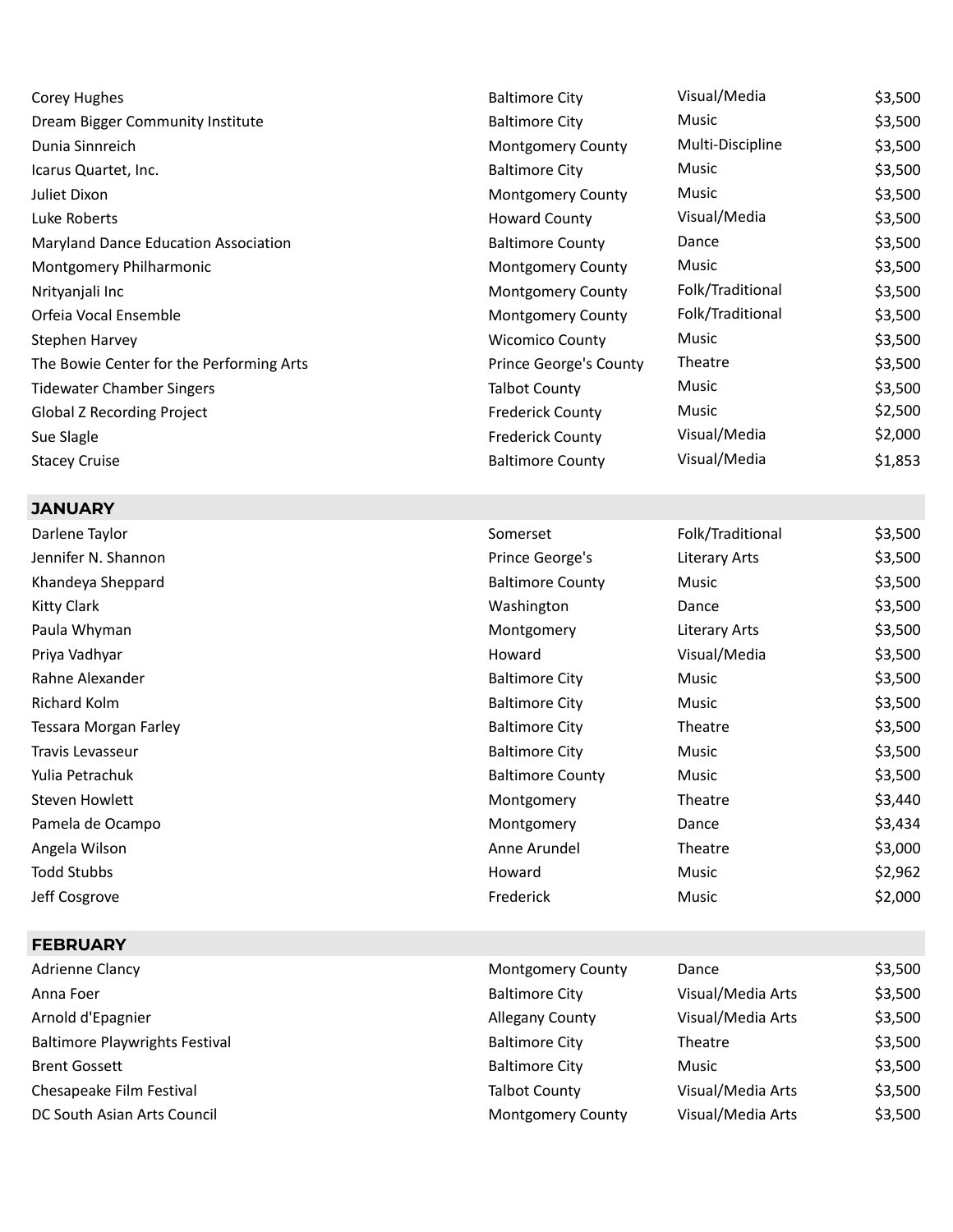| <b>Halley Shoenberg</b>                              | <b>Montgomery County</b>      | Music             | \$3,500 |
|------------------------------------------------------|-------------------------------|-------------------|---------|
| Mahogany Pearson                                     | <b>Prince George's County</b> | Music             | \$3,500 |
| Matt Kresling                                        | <b>Talbot County</b>          | Visual/Media Arts | \$3,500 |
| Natalie Groom                                        | <b>Prince George's County</b> | Music             | \$3,500 |
| <b>Robert Watkins</b>                                | <b>Baltimore City</b>         | Multi-Discipline  | \$3,500 |
| Shana Orshiro                                        | Anne Arundel County           | Music             | \$3,500 |
| Shelby Blondell                                      | Anne Arundel County           | Music             | \$3,500 |
| Victoria Walton                                      | <b>Baltimore City</b>         | Visual/Media Arts | \$3,500 |
| Alyssa Imes                                          | <b>Frederick County</b>       | Visual/Media Arts | \$3,000 |
| Chelsea Sherman                                      | <b>Baltimore City</b>         | Music             | \$2,950 |
| Cydni Stewart                                        | <b>Baltimore City</b>         | Service           | \$2,750 |
| <b>Davies Concert Series</b>                         | <b>Prince George's County</b> | Music             | \$2,000 |
| National Capital Historical Museum of Transportation | <b>Montgomery County</b>      | Service           | \$2,000 |
| Eric Jackson                                         | St. Mary's County             | Multi-Discipline  | \$1,945 |
| Jennifer Reed                                        | <b>Baltimore City</b>         | Visual/Media Arts | \$1,740 |

### **MARCH**

| 29th Street Community Center, Inc    | <b>Baltimore City</b>    | Service          | \$3,500 |
|--------------------------------------|--------------------------|------------------|---------|
| Artemis Herber                       | <b>Baltimore County</b>  | Multi-Discipline | \$3,000 |
| <b>Baltimore Musicales Inc</b>       | <b>Baltimore City</b>    | <b>Music</b>     | \$3,500 |
| Beau Bown                            | <b>Baltimore City</b>    | Visual/Media     | \$3,500 |
| <b>Boulanger Initiative</b>          | Prince George's County   | Music            | \$3,500 |
| Carrie Rose                          | Montgomery County        | Music            | \$3,500 |
| Cheick Hamala Diabate                | <b>Montgomery County</b> | Music            | \$3,500 |
| Chesapeake Chorale                   | Prince George's County   | Music            | \$2,500 |
| Donald Ely                           | <b>Charles County</b>    | Visual/Media     | \$3,500 |
| Erica Jalloh                         | Prince George's County   | Multi-Discipline | \$3,500 |
| Inscape Inc                          | Montgomery County        | Music            | \$3,500 |
| Jonathan West                        | <b>Harford County</b>    | Visual/Media     | \$2,200 |
| Jordan Mansour                       | <b>Howard County</b>     | Visual/Media     | \$3,500 |
| Katie Procell                        | <b>Baltimore City</b>    | Music            | \$3,500 |
| Live Garra Theatre Inc               | <b>Montgomery County</b> | Theatre          | \$3,500 |
| Reisterstown Improvement Association | <b>Baltimore County</b>  | Music            | \$3,500 |
| Roz Zinner                           | <b>Howard County</b>     | Visual/Media     | \$3,500 |
| Stephanie Harper                     | <b>Baltimore City</b>    | Literary         | \$2,500 |
| <b>Susan Donnelly</b>                | Montgomery County        | Visual/Media     | \$3,500 |
| Tara Garwood                         | <b>Montgomery County</b> | Visual/Media     | \$3,500 |
| The National String Symphonia        | <b>Frederick County</b>  | Music            | \$3,500 |

## **APRIL**

Abdul Ali **Abdul Ali** Baltimore City **Literary City** Literary 53,500 Browningsville Cornet Band **Montgomery County** Music **Music** \$3,500 Elena Johnston **Baltimore City Baltimore City Media/Visual Arts** \$3,500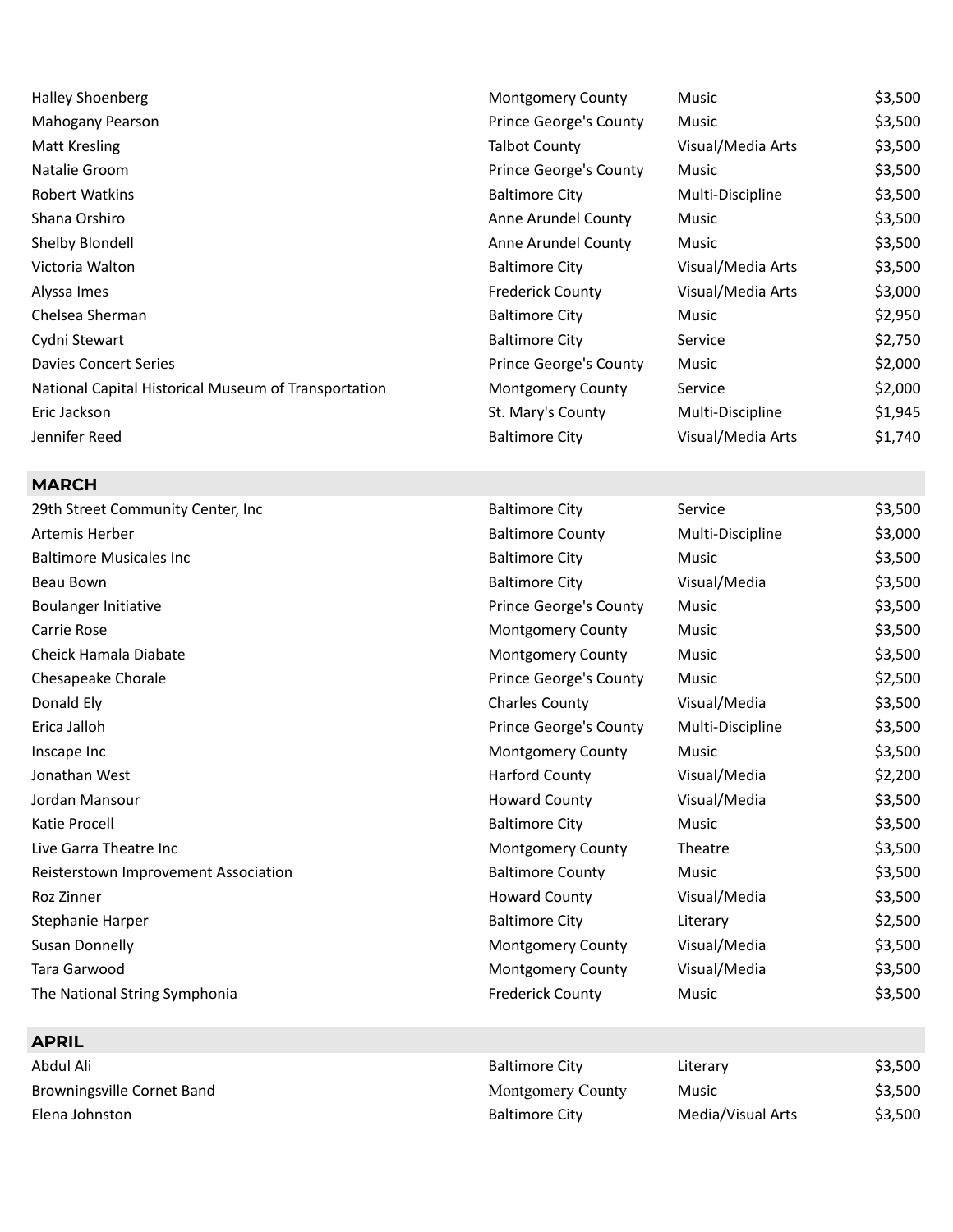| Elizabeth Dickinson                              | <b>Baltimore City</b>         | Literary          | \$3,500 |
|--------------------------------------------------|-------------------------------|-------------------|---------|
| Elizabeth Lyons                                  | <b>Baltimore City</b>         | Theatre           | \$3,500 |
| Friends of Sowebo                                | <b>Baltimore City</b>         | Multi-Discipline  | \$3,500 |
| Jonathan Gilmore                                 | <b>Baltimore County</b>       | Multi-Discipline  | \$3,500 |
| Jonathan Struse                                  | <b>Baltimore City</b>         | Media/Visual Arts | \$3,500 |
| Josette Young                                    | Prince George's County        | Multi-Discipline  | \$3,500 |
| Kennedi Wilson                                   | <b>Frederick County</b>       | Music             | \$3,500 |
| Kristen Oudshoorn                                | Caroline County               | Literary          | \$3,500 |
| Maceo Lester                                     | <b>Baltimore City</b>         | Media/Visual Arts | \$3,500 |
| Madeline Becker                                  | <b>Baltimore City</b>         | Multi-Discipline  | \$3,500 |
| ManneqART, Inc.                                  | <b>Howard County</b>          | Multi-Discipline  | \$3,500 |
| Mary Scuka                                       | Montgomery County             | Media/Visual Arts | \$3,500 |
| Michael Kirby                                    | <b>Baltimore City</b>         | Media/Visual Arts | \$3,500 |
| Mind on Fire                                     | <b>Baltimore City</b>         | <b>Music</b>      | \$3,500 |
| O.Funmilayo Makarah                              | Prince George's County        | Media/Visual Arts | \$3,500 |
| <b>Rick Barnwell</b>                             | <b>Baltimore County</b>       | Music             | \$3,500 |
| Talesha Johnson                                  | <b>Baltimore City</b>         | Media/Visual Arts | \$3,500 |
| The Heritage Players                             | Anne Arundel County           | Theatre           | \$3,500 |
| This Could Go Boom                               | <b>Prince George's County</b> | Music             | \$2,500 |
| Town of Mountain Lake Park                       | <b>Garrett County</b>         | Multi-Discipline  | \$3,500 |
| Tri-State Community Concert Association          | Allegany County               | Music             | \$3,500 |
| Washington Metropolitan Gamer Symphony Orchestra | <b>Montgomery County</b>      | Music             | \$3,440 |
|                                                  |                               |                   |         |

### **MAY**

Ethan Romaine **Allegany County** Allegany County Meki Toalepai **Anne Arundel County Folk Anne Arts Anne Arts Anne Arts Anne Arts & Traditional Arts \$3,500** Selin Balci Anne Arundel County Media Anne Arundel County Media Arts \$3,3500 Media: Arts \$3,3500 Media:  $\mathcal{A}$ Amy Boone-McCreesh Baltimore City Friends of Carroll Park Baltimore City Matthew Byars **Baltimore City Baltimore City** Maya Henry **Baltimore City** Multi-Discipline \$2,8500 Multi-Discipline \$2,850 Multi-Discipline \$2,850 Multi-Discipline \$2,850 Multi-Discipline \$2,850 Multi-Discipline \$2,850 Multi-Discipline \$2,850 Multi-Discipline \$2,850 M Rae Hample **Baltimore City** Theatre **Baltimore City** Theatre **Baltimore** City Maestro Ensembles, Inc. **Baltimore City Baltimore City** Chorus America Association and Baltimore City Arts Unleashed, Inc. **Baltimore County County** Baltimore County Colleen Tiefenthal **Collegen Tiefenthal** Cecil County Alix Philogene Montgomery County Carla Perlo **Carla Perlo Access 2000 Carla Perlo** Montgomery County Cecily Bumbray **Montgomery County** Music **Music** \$3,500

John Viles Baltimore City Multi-Discipline \$3,500 Julia Fleischaker Baltimore City Literary Arts \$3,500 Karen Gilat National Baltimore City Nedia/Visual Arts \$3,500 S3,500 Yasmin Perkins **Article 2018** Saltimore City **Arts Service Arts Service** \$3,500

| Media/Visual Arts                  | \$3,500 |
|------------------------------------|---------|
| Folk & Traditional Arts            | \$3,500 |
| Media/Visual Arts                  | \$3,350 |
| Media/Visual Arts                  | \$3,350 |
| Multi-Discipline                   | \$3,500 |
| <b>Literary Arts</b>               | \$3,500 |
| Media/Visual Arts                  | \$3,500 |
| Multi-Discipline                   | \$3,500 |
| Music                              | \$3,300 |
| Multi-Discipline                   | \$2,850 |
| Theatre                            | \$3,500 |
| Music                              | \$3,500 |
| Arts Service                       | \$3,500 |
| Music                              | \$3,500 |
| <b>Literary Arts</b>               | \$3,500 |
| <b>Folk &amp; Traditional Arts</b> | \$2,000 |
| Music                              | \$3,500 |
| Dance                              | \$3,000 |
|                                    |         |